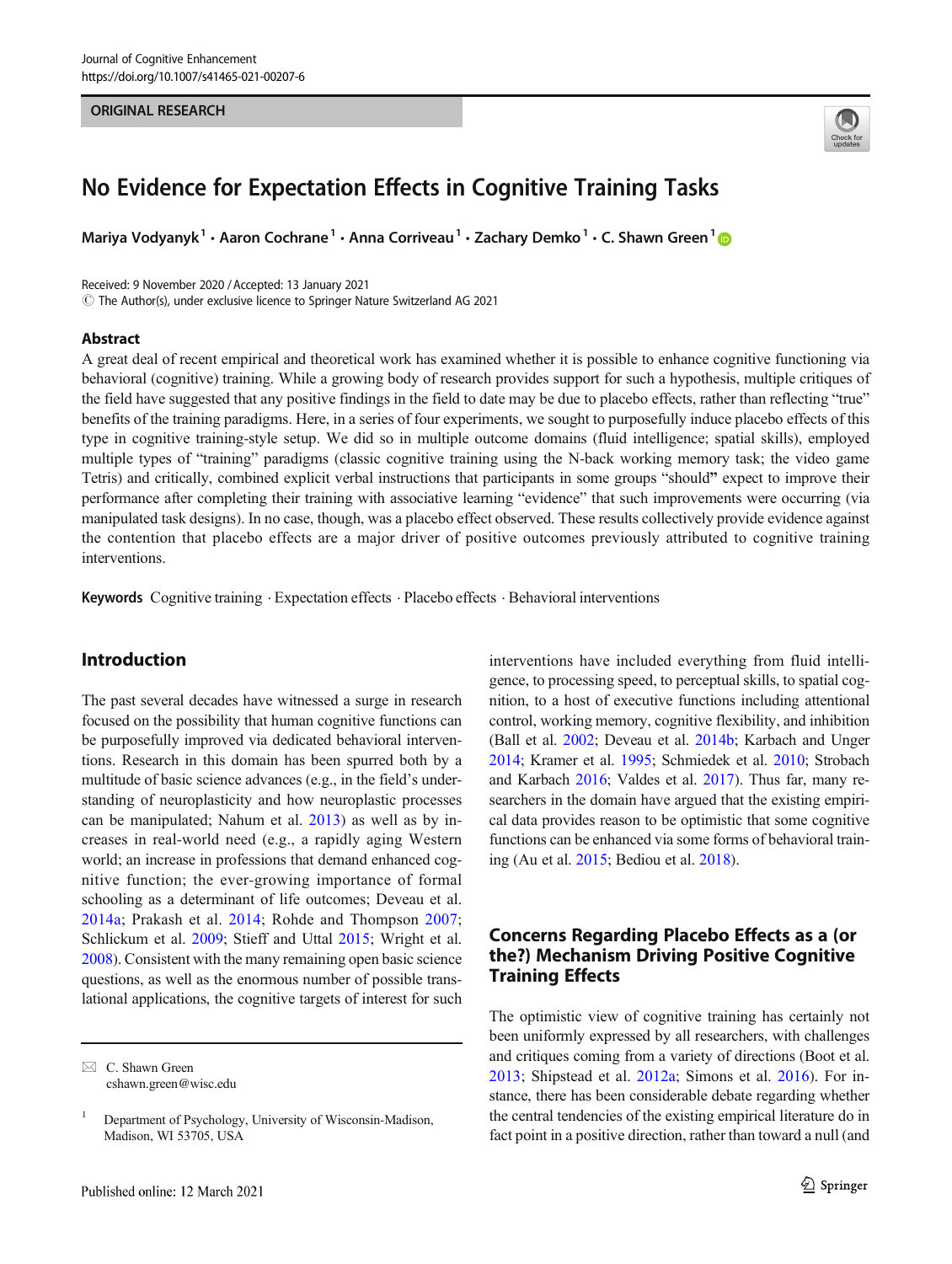these debates have in turn often exposed differences in opinion regarding, for example, what types of studies are appropriate to aggregate across in meta-analytic work; Au et al. [2015](#page-13-0); Melby-Lervag and Hulme [2013;](#page-14-0) Shipstead et al. [2012b](#page-14-0)). Perhaps the most significant avenue of criticism of the field to date though has focused on perceived methodological shortcomings. In particular, it has been argued that typical methodologies utilized in the field leave alive the possibility that any observed positive outcomes are the result of participant expectations (e.g., placebo effects), rather than being driven by the given behavioral training paradigms per se (Boot et al. [2013\)](#page-13-0).

In addressing this criticism, it is first worth noting that the number of distinct approaches that might fit under the superordinate label of "behavioral interventions for cognitive enhancement" is vast. Yet in terms of core methodological approach, most studies in this broad field do utilize a reasonably common set of practices that in turn reflect a similar set of high-level goals. It is therefore at this level of shared broad methodological approach that we will consider the field below (Green et al. [2019;](#page-13-0) Green et al. [2014](#page-13-0)).

Specifically, the most typical research design used to assess the impact of behavioral training on cognitive function is a  $pre-test \rightarrow intervention \rightarrow post-test$  design with two intervention arms (experimental and control). This basic experimental design shares many features of randomized controlled trials (RCTs), as are employed in various medical domains (Price et al. [2008\)](#page-14-0). Yet the very nature of behavioral interventions makes some differences impossible to avoid. In particular, in the pharmaceutical domain, it is possible to create two meaningfully different arms that are nonetheless outwardly fully identical to the participants (e.g., a "real pill" and a "sugar pill"), thus blinding participants to condition (although note that even in pharmaceutical trials, researchers do not always evaluate whether the blinding was in fact successful (Hrobjartsson et al. [2007\)](#page-13-0)). In the case of behavioral interventions for cognitive enhancement, it is not possible for the two arms—experimental and control—to be outwardly identical. Indeed, if two behavioral paradigms were created that were outwardly identical, including what stimuli are presented to the participants, how the participants are asked to respond to the stimuli, etc., they would not just be "outwardly identical;" instead, they would in fact be literally identical. Simply put, if two behavioral paradigms are to differ in their impact on cognitive functioning, they must necessarily also differ in terms of their outward appearance (Green et al. [2019](#page-13-0)).

Given this inherent constraint associated with behavioral interventions, a typical approach used by investigators in the field is to attempt to create control training paradigms that participants believe are actually experimental training paradigms. In other words, because the outward appearance of the experimental and control training paradigms cannot be matched in the case of behavioral interventions, investigators

instead attempt to create a situation in which the participants' expectations regarding the likely impact of the two paradigms are matched. For example, investigators in some studies have utilized an N-back working memory task as the experimental intervention and an explicit long-term memory task (e.g., learning trivia) as the control intervention (Jones et al. [2018\)](#page-13-0). In other cases, investigators have used a working memory task with adaptive difficulty as the experimental intervention (i.e., where the difficulty increases as participants learn and improve) and a non-adaptive version of the same working memory task (i.e., that stays at a very easy level of difficulty for the entirety of training) as the control condition (Klingberg et al. [2005](#page-13-0)).

Yet, regardless of the specific approach that investigators have taken in the attempt to create control training paradigms that participants could view as being equally likely to impact their cognitive function as the experimental training paradigm, it will remain the case that the active treatment and the control treatment will necessarily differ in meaningful ways. This in turn leaves open the possibility that participants in cognitive training studies may be able to infer, based on the training task characteristics, whether they are in an active intervention or a placebo-control group. This possibility then serves as the foundation for a major class of criticisms leveled against the field, namely that the typical methods are inadequate with respect to participant blinding (i.e., that participants could determine whether they are in the experimental group or the control group based upon the characteristics of the training they receive). The argument then progresses to state that if participants are able to infer their group assignment, then this, combined with accurate expectations regarding how their assigned group, "should perform" (e.g., that the experimental group "should improve" or that that control group "should not improve") and the ability to purposefully alter behavior at post-test in such a way to conform with those expectations could be the true mechanism underlying positive effects observed in the field thus far (i.e., that any observed positive effects are "placebo effect").

# Existing Research on Whether Expectations are a Likely Confound in Cognitive Training Studies

The current evidence supporting the type of pathway, from expectations to shifts in behavior, in cognitive training-type contexts is, at best, mixed. Here, within this small subset of the literature, it is important to distinguish between two key methodological approaches: (1) studies that have attempted to create differences in expectations across groups via biased sampling (i.e., recruiting groups that are likely to differ in the expectations they bring to a study) and (2) studies that attempt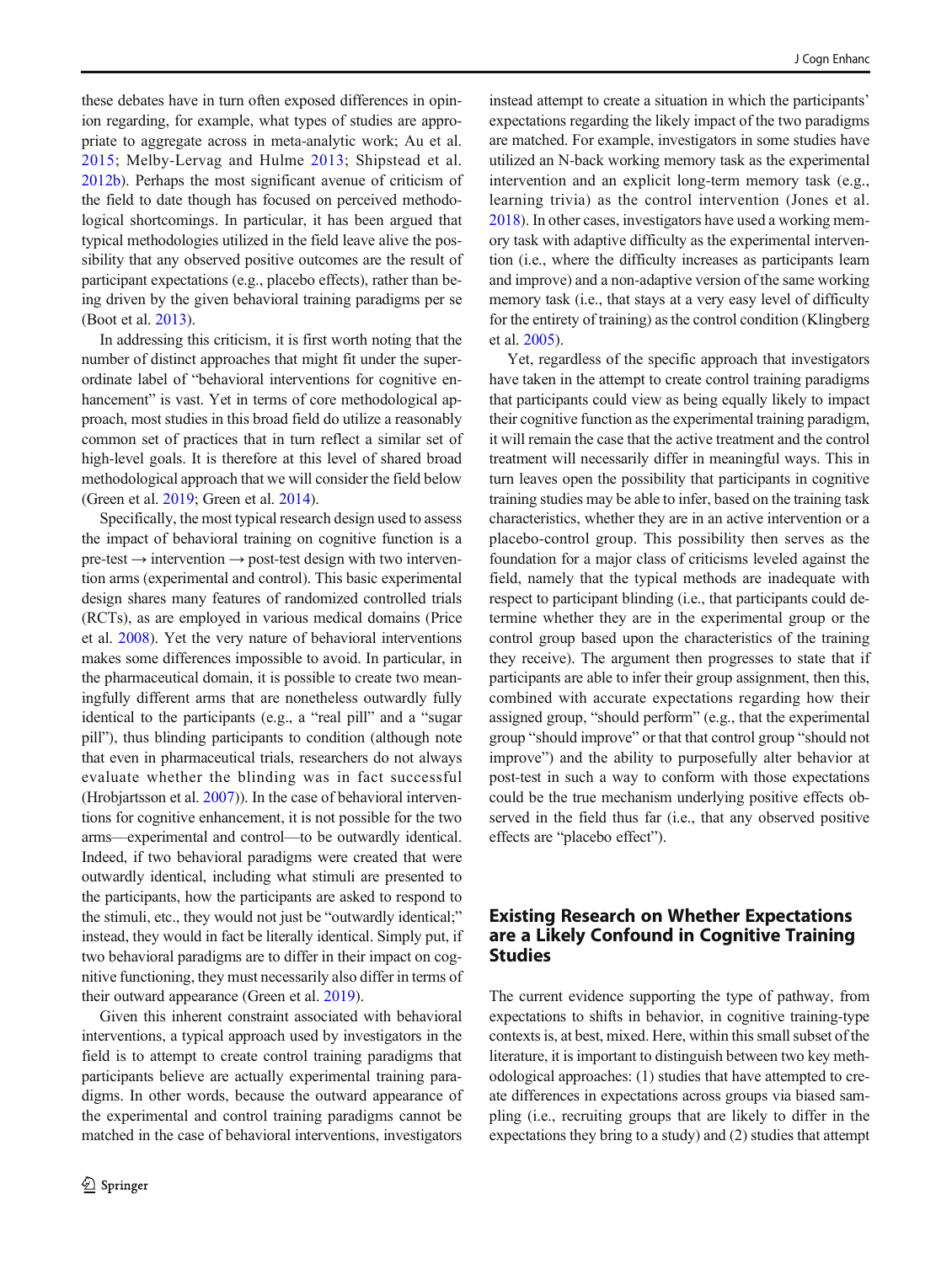to create differences in expectations in randomly assigned groups via explicit instructions.

As an example of the former method, Foroughi and colleagues recruited participants via two types of posters (Foroughi et al. [2016](#page-13-0)). One type of poster explicitly mentioned that the study was a cognitive training study and that cognitive training could result in enhanced intelligence ("Numerous studies have shown working memory training can increase fluid intelligence…"). The other type of poster was neutral and simply indicated that participants were needed for a study ("Looking for SONA credits? Sign up for a study today"). Upon arriving at the lab, participants, regardless of which poster they had responded to, first completed a pre-test assessment of fluid intelligence. They then completed 1 session of working memory training, using the common dual Nback paradigm. Then, on the next day, the participants completed a post-test assessment of fluid intelligence. No changes in fluid intelligence scores were noted in the group recruited via the neutral expectations poster. However, large and significant improvement in scores on the fluid intelligence measures were observed in the group recruited via the expectationinducing posters. This result, though, has not been consistently observed. For instance, utilizing a very similar biased sampling procedure, Katz and colleagues saw no such effects (Katz et al. [2018\)](#page-13-0). In their case, participants were either recruited via a poster that indicated they would be participating in a cognitive training study that would improve their intelligence or via a poster that simply indicated that they would be taking part in a long-term study and would be monetarily compensated for their time. Here, the authors found that although both groups showed improvements in the fluid intelligence measure from pre-test to post-test (that was greater than a control-trained group), the two recruitment groups did not differ from one another.

With respect to the second type of approach, in which investigators attempt to deliberately create differences in expectations in randomly assigned groups, again, there are only a few example studies. In Tsai et al., participants were recruited from a common population and then were randomly assigned to receive one of two possible narrations describing the upcoming study (Tsai et al. [2018\)](#page-14-0). One narration indicated that the training the participants would be receiving would result in significant improvements not just on their trained task, but on other tasks as well. The other narration indicated that the training the participants would be receiving would result in significant improvements on just their trained task, but not any other tasks. The participants then underwent 7 sessions of training on either an active (N-back) training condition or a control (trivia) training condition. The authors found that there was no difference in outcomes as a function of the initial narration condition that participants received. Similarly, Rabipour and collaborators also provided two types of information to participants prior to undergoing a training experiment (Rabipour et al. [2019](#page-14-0)). One group was told they would receive cognitive training that would globally improve their performance, while the other group was told the training was unlikely to produce any benefits. Consistent with the results above, no effects were seen as a function of the different pre-training information that was provided (although the group that was provided the positive expectations did engage more with the training).

Thus, the existing research certainly does not strongly support the contention that placebo effects are a pervasive issue in cognitive training. However, there are two important caveats that must be considered. First, the literature to date is incredibly sparse. It would thus be premature to make a strong argument on the basis of such a small number of data points. Second, the "explicitly provided expectations" approach that investigators have used in the cognitive training domain in an attempt to induce placebo effects thus far is known in domains that have more thoroughly studied placebo effects to be a weaker method of inducing such effects.

# Research on Placebo Effects: Lessons from Outside Domains

Although the possibility of participant expectations playing a role in intervention outcomes has only recently gained traction in the context of cognitive training, such effects have received considerably more attention in a variety of other domains, such as pain analgesia. One key point that work in these domains has made clear is that participant expectations can be manipulated via a variety of routes (Büchel et al. [2014;](#page-13-0) Colloca et al. [2013](#page-13-0); Kaptchuk and Miller [2015](#page-13-0)). One of these routes is via explicit instruction, as described above, where various training conditions were explicitly described to participants as being likely to improve their cognitive functions. Another route is via observational learning. Humans are excellent at learning vicariously (Bandura et al. [1966](#page-13-0)). If we witness another person receive a shot and react with pain, we will naturally tend to expect that the shot will cause us pain as well. The final route is via personal experience. In the case of pain for instance, if we find that after taking a certain pill, our headache pain is diminished, we will expect that taking the pill in the future will also lead to a reduction in pain.

Interestingly, one common tactic employing this latter "personal experience" route has involved creating false associative pairings between participants' experiences and perceived outcomes. One particularly good example of this general approach came from the study of pain analgesia (Voudouris et al. [1985\)](#page-14-0). The full study in question involved three sessions. In the first session, participants were exposed to a certain painful stimulus, both with and without the application of a cream that was described to participants as an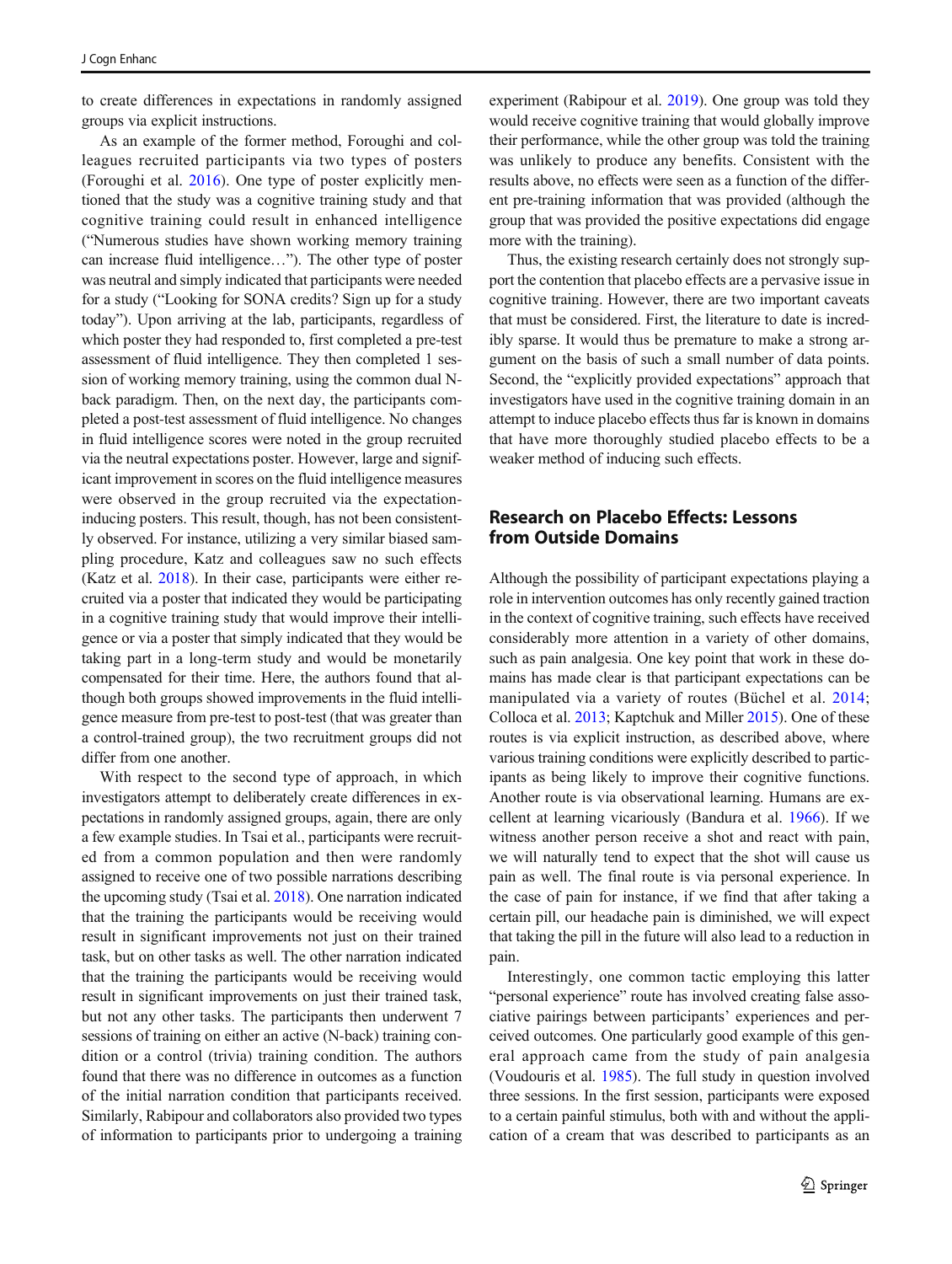anesthetic, but was in fact, just cold cream (i.e., the cream actually had no analgesic/anesthetic properties). In the second session, participants were again exposed to a painful stimulus with and without the application of the cream. However, unbeknownst to the participants, in one group of participants, when the cream was applied, the actual level of the painful stimulus that was given was physically reduced relative to what was given during session 1. In another group of participants, when the cream was applied, the actual level of the painful stimulus that was given was increased relative to what was given during session 1. This manipulation was meant to provide personally experienced "evidence," either of the cream's effectiveness or lack of effectiveness. In essence, the purpose of the manipulation was for the cream to be associatively paired with either less pain than previously expected or more pain than previously expected. Finally, a third session progressed in a manner identical to the first. The researchers found that the associative conditioning process not only produced a strong placebo effect in general, but that it actually overwhelmed the verbally provided information when there was a conflict between these sources of information.

# Overall Research Goals and Strategy

Given the existing state of the literature, there are several questions that the current research was designed to speak to. First, all studies to date in the cognitive training field have attempted to induce placebo effects purely via explicit instructions and/or recruiting materials. Given that associative learning–based manipulations appear to produce stronger placebo effects in the pain placebo literature, including such a manipulation was important given the goal of providing the best possible chance to observe a placebo effect in the context of cognitive training. Second, the little work that exists on the impact of expectations in cognitive training-type contexts has focused primarily on working memory/fluid intelligence as constructs of interest. However, within the field of cognitive training, many other constructs have been viewed as potential targets of interventions. Critically, these other targets may be more or less susceptible to expectation effects as compared to working memory/fluid intelligence. As such, we chose to explore the potential for expectations to drive changes in outcomes not only in fluid intelligence, but in spatial cognitive skills—in particular, mental rotation, which has been linked to performance in science, technology, math, and engineering fields and is thus another common target of cognitive training interventions (Uttal et al. [2013a,](#page-14-0) [2013b](#page-14-0)). Finally, within those studies that have utilized explicitly provided expectations, they have uniformly done so at the level of the task (e.g., "Cognitive training of the type that you will undergo here will…"). However, it may

be important for participants to not only be told that "cognitive training has been shown to...", but for it to be further indicated that they are themselves personally capable of showing such results. Indeed, the importance of individuals believing that they themselves are capable of growth, not just that "people" are capable of growth, has been seen as a critical factor in the field focused on "growth mindset" (Dweck [2006\)](#page-13-0). We, therefore in two studies (one in-person and one online) provided additional expectations at the level of the individual, in an attempt to determine if this produced a differential outcome.

In short, our goal with the following set of studies was to provide a strong possible set of opportunities to observe placebo effects in cognitive training contexts. If placebo effects are observed, it would suggest that these may be of concern in interpreting previous work in the domain (with the obvious caveat that no previous work focused on cognitive training has so clearly attempted to deliberately create placebo effects). Conversely, if no placebo effects are observed, despite utilizing methods that are far more likely to induce expectations than those employed in any existing cognitive training studies, it would provide evidence against the contention that such effects are a likely major confound in previous cognitive training work.

# Study 1: Assessing Whether Positive Explicit Expectations + Positive Associative Learning Evidence Induce Placebo Effects in a Measure of Fluid Intelligence

Previous work attempting to induce placebo effects in cognitive training-like setups has done so exclusively via explicitly provided verbal suggestions. Here, we sought to examine the impact of verbal suggestions combined with an associative learning manipulation that, like the pain placebo study described above, was meant to provide personally experienced evidence of the effectiveness of the intervention. In the pain placebo study, such evidence was provided by, unbeknownst to the participant, manipulating the level of the painful stimulus that was delivered to make it seem as if the cream was reducing the level of experienced pain (i.e., telling the participant that they were being given the standard level of painful stimulus, but in fact giving them a less painful stimulus). Here, we took an analogous approach by, unbeknownst to the participants, manipulating the difficulty of matrix reasoning trials that they were provided halfway through their training. Specifically, at the training mid-point, participants were given a set of matrix reasoning trials that was described as being equivalent to the set of trials they completed at pre-test, but was in fact, normatively easier, so as to provide "evidence" of the effectiveness of the training.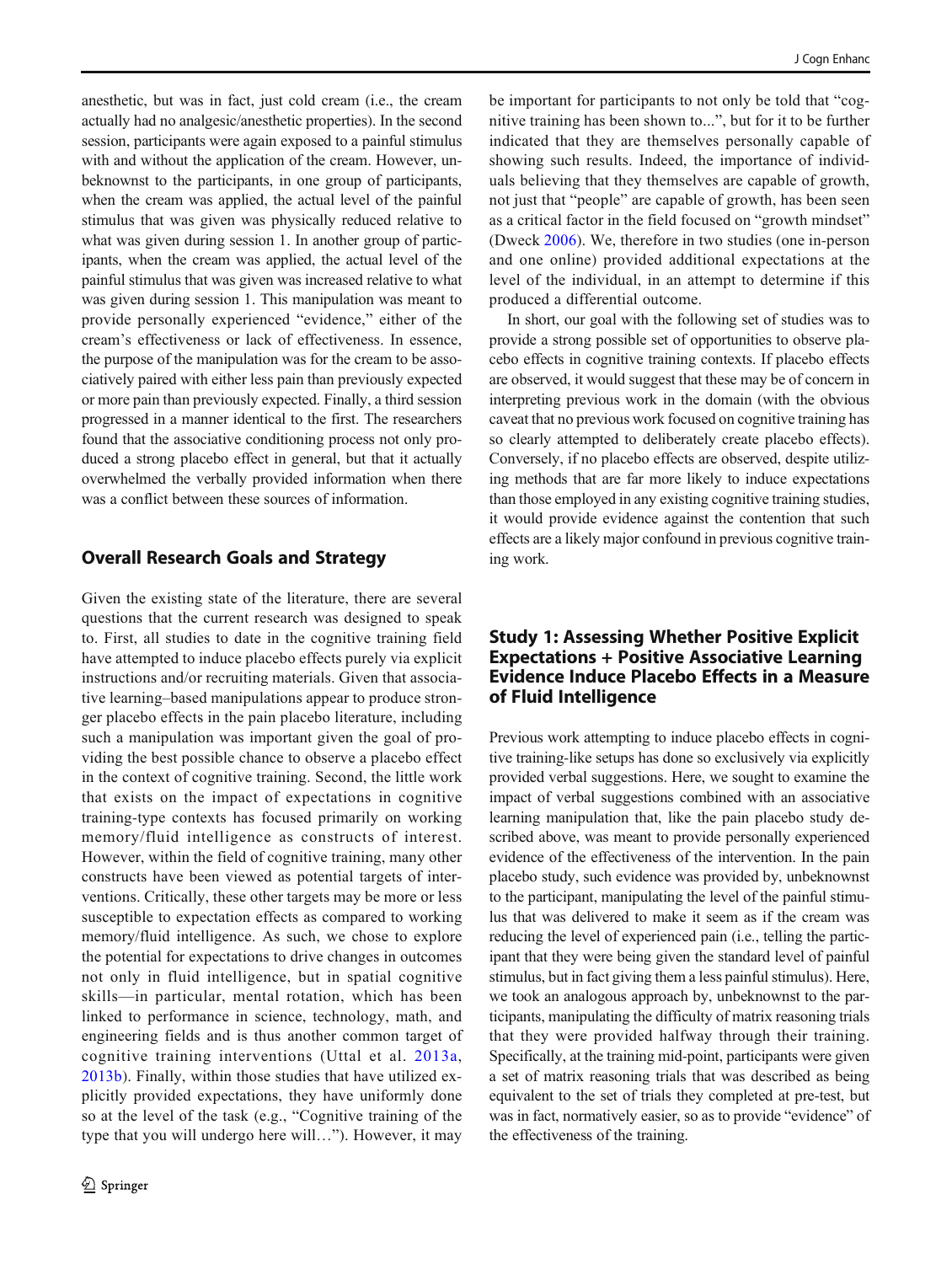#### **Methods**

#### **Participants**

For this and all subsequent studies, participants were UW-Madison undergraduate students enrolled in Introduction to Psychology. Participants were recruited via an online (SONA) system. All recruitment materials (e.g., study titles/ descriptions) were made purposefully ambiguous to ensure that participants who chose to enroll in the study were unaware of the study conditions or purpose. All participants provided informed consent and received extra course credit for participating. All studies were approved by the University of Wisconsin Education and Social/Behavioral IRB. For any conditions that involved deception (e.g., suggesting to participants that they had improved, when in fact, they were provided easier trials), participants underwent a full debriefing at the conclusion of the study in accordance with the approved IRB protocol.

For study 1, 145 participants were enrolled (average age = 19; 98 females) and were randomly assigned to one of two conditions: (1) the positive verbal expectations + positive associative expectations condition  $(N = 74)$  or (2) the control condition  $(N = 71)$ . For ease of exposition, under study 1, we will refer to the former simply as the "expectations" group and the latter as the "control" group (see supplemental Materials for information about sample sizes across all studies).

#### Procedure

The study utilized a "pre-test (matrix reasoning)  $\rightarrow$  training (N-back working memory training)  $\rightarrow$  mid-test (matrix reasoning)  $\rightarrow$  training (N-back working memory training)  $\rightarrow$ post-test (matrix reasoning)" design. Participants assigned to the expectations group were given the following script to describe the study before the pre-test. This script was specifically designed to give participants the explicit expectation that the N-back training they would be engaging in was likely to increase their performance on the fluid intelligence matrix task:

This study looks at the effects of a specific kind of training on intelligence. The task you will be training on is called the n-back. Many published papers have shown that training on this task increases people's intelligence scores. We've designed a version of the n-back task that we think will be even more powerful. There will be two training blocks, with a short break halfway through each block. Your progress in intelligence improvement will be tested through blocks of matrix tests in-between and after these training blocks. There will also be an initial matrix test before you start your training as a baseline measure. If the training is working, you should find yourself doing better and better on these matrix tests as the training goes on. Each matrix test will have 18 questions and you will be given 20 minutes to complete them.

After reading the above information, participants then completed a brief mindset questionnaire (as a possible individual difference factor; note that purposefully manipulating perceptions of growth mindset is the focus of study 4; see also Supplemental Tables S1 & S2). Participants then completed a pre-test set of 18 matrix reasoning problems (Pahor et al. [2018\)](#page-14-0). These matrix reasoning problems have previously been normed to have varying levels of difficulty, and the specific matrices chosen for the pre-test set were selected to provide a reasonably wide range of difficulties (expected number of items correct was approximately 10 out of 18 given the previous data). After each trial of the matrix test, participants were given feedback regarding both whether they were correct and, if not, which option was correct. After either 20 min or after the participant completed all 18 problems, they were redirected to a page that showed them the total number of questions they got correct out of 18.

Following the completion of the pre-test, participants then moved on to the first round of training on the N-back task. The version of the N-back task that was employed was a visuospatial version, where participants viewed sequences of squares that appeared pseudorandomly within the spatial positions defined by a  $3 \times 3$  grid (other than the center position). Their task, throughout the entirety of training, was to indicate whether the position of the current square that was presented was the same as that of the square 3-back in the sequence (half trials = yes, half trials = no). Participants completed 140 trials total in the first bout of training (i.e., where each response = a trial), with a short break occurring halfway through. In all, this first bout of training lasted approximately 5–8 min.

Participants then completed another 18 matrix reasoning trials as a mid-test. This proceeded in a manner that was identical to the pre-test with the exception of the difficulty of the problems. The matrix problems used for the mid-test were specifically selected to be easier on average than the 18 trials that were taken at pre-test (expected percent correct for the 18 mid-test items was 70%).

The participants then completed another 140 trials of the Nback task, again with a break halfway through, before completing the post-test matrix reasoning trials (18 trials; expected level of difficulty approximately matched to the pre-test; 52%). Participants were then asked a few questions about their study experience (e.g., with regard to whether they had suspicions regarding the true study purpose), were debriefed regarding the deception, and were specifically asked to not discuss the study with any other individuals (to avoid tainting possible future participants).

Participants in the control condition underwent a reasonably similar overall procedure. The main differences were the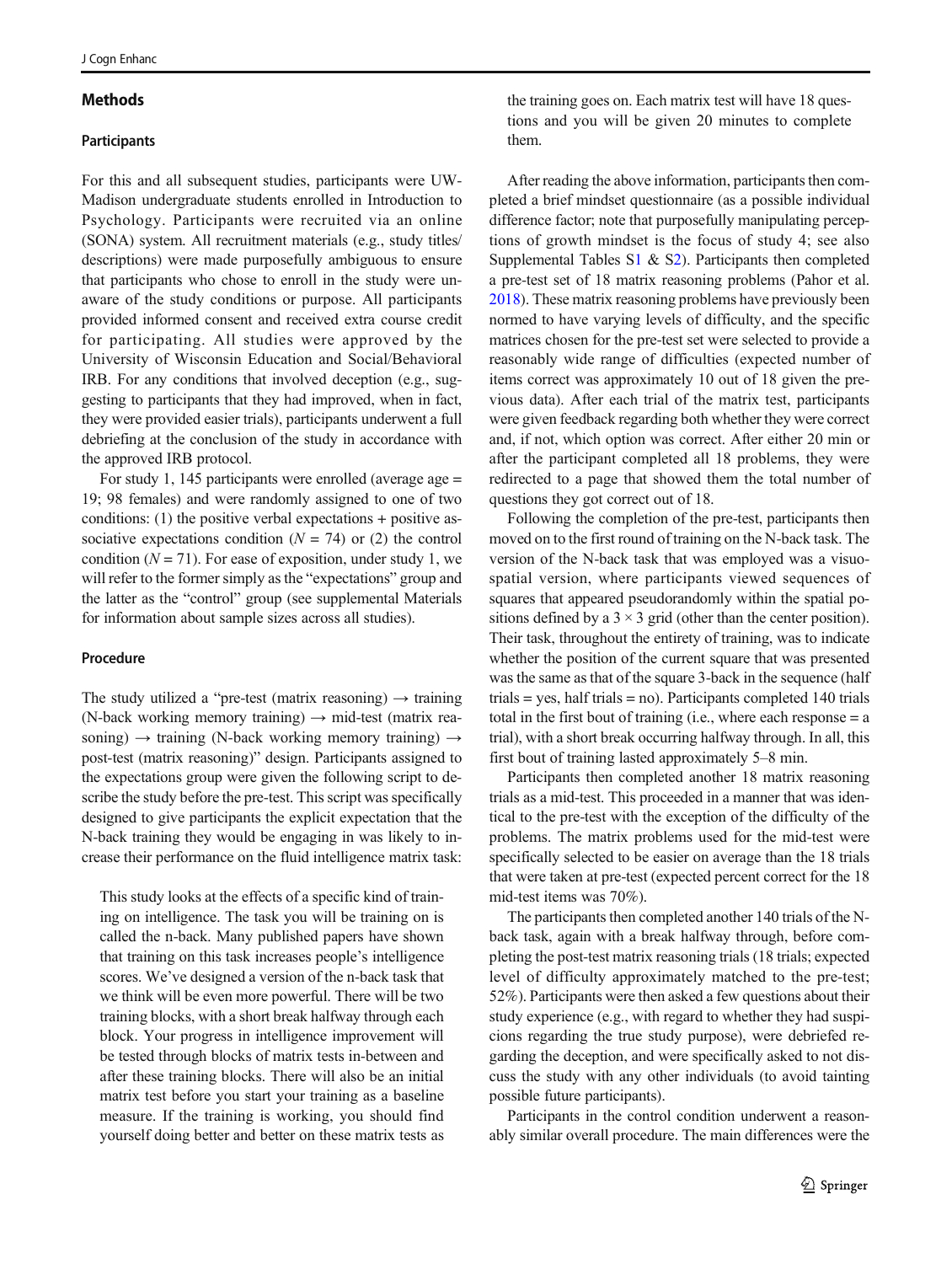following: (A) they were told the purpose of the study was simply to examine whether performance on the two tasks was related (i.e., at no point was the N-back referred to as "training"—it was simply treated like a task, in the same vein as the matrix reasoning task) and (B) the control participants did not complete a mid-test. Instead they took a 15-min break in between the first and second 140-trial blocks of the N-back task. This was done for two reasons: (1) to minimize the possibility that participants viewed one task as training and the other as repeated testing and (2) any matrix reasoning tasks given during the mid-test could be viewed as providing evidence of either positive change (if the same set of easier trials as was given to the expectations group was used) or lack of change (if a set of trials matched to the pre-test was used). We note that this design choice could potentially have biased results in favor of the expectations group by, in essence, giving the expectations group more practice with the matrix reasoning task. As such, if significantly larger pre-test  $\rightarrow$  post-test improvements in matrix reasoning scores were observed in the expectations group as compared to the control group, this would have necessitated an additional control group that also performed the mid-test. However, as we will see in the results, this was not the case and therefore no such follow-up control was needed.

### **Results**

We first examined the impact of our expectation induction manipulations. Significantly more participants in the expectations group (47%) as compared to the control group (19%) reported believing that the n-back training caused them to improve on the matrix tests when probed during the debriefing period ( $X^2 = 12.81$ ,  $p < 0.001$ ). The associative learning manipulation was similarly successful (i.e., that performance was higher in the mid-test than in pre-test/post-test). Paired samples *t* tests confirmed participants scored higher on the midtest ( $M = 14.73$ ) than either the pre-test ( $M = 10.04$ ),  $M_{\text{diff}} =$ 4.68 [CI: 4.05, 5.32] or post-test (*M* = 11.19),  $M_{\text{diff}}$  = 3.53 [CI: 2.9, 4.17]. Although not a necessary part of the manipulation, we further found that participants were largely explicitly aware that they had performed the best in the mid-test (85% of participants reported believing they did the best on the midtest, which is significantly greater than would be expected by chance;  $X^2 = 82.62, p < 0.001$ ).

We then examined our core research question. Given our experimental design, a placebo effect would manifest as better post-test scores on the matrix reasoning task at post-test in the expectations group as compared to the control group (after controlling for pre-test scores). Counter to such a prediction though, no such group difference was observed (see descriptive statistics and full model results in Table [1](#page-6-0) and Fig. [1\)](#page-6-0). We approximated each coefficient's Bayes factor (BF) in this model (and all models without random effects structures) using the R package BayesFactor (Morey et al. [2018\)](#page-14-0). We report all BF on a log scale, with a logarithm base of 3, so that  $BF_{\text{log}3} > 1$  can be interpreted as "at least moderate evidence for the inclusion of the coefficient in the model" and  $BF<sub>log3</sub> < -1$  can be interpreted as "at least moderate evidence for the null hypothesis." Absolute  $BF<sub>log3</sub>$  over 2.1 can be interpreted as "at least strong evidence" for either the alternative or null hypotheses, depending on the sign of the  $BF<sub>log3</sub>$ (Jeffreys [1961;](#page-13-0) Wetzels et al. [2011\)](#page-14-0).

### **Discussion**

Despite providing participants with the strong verbal explicit expectation that the N-back training should enhance matrix reasoning performance, as well as providing them with associative evidence of this positive relationship via a deceptively manipulated mid-test, we nonetheless observed no reliable placebo effect. Instead, we observed moderate evidence for a lack of differences between conditions. This result is consistent with those of both Tsai and colleagues as well as Rabipour and colleagues, who likewise observed no placebo effect in a cognitive training context (Rabipour et al. [2019;](#page-14-0) Tsai et al. [2018\)](#page-14-0). Our results add to that previous work by showing that a placebo effect was not generated even when including a method of placebo-induction (associative learning) that in outside domains is typically even stronger than verbally provided information alone.

## Study 2: Assessing Whether Positive Explicit Expectations + Positive Associative Learning Evidence Induce Placebo Effects in a Measure of Spatial Skills

In study 1, no evidence of a placebo effect was found in a setup employing N-back training and matrix reasoning pretests/post-tests. Yet, while working memory training is one training type commonly employed in the realm of cognitive training, and fluid intelligence measures such as matrix reasoning tasks are a common dependent variable, these are far from the only training types or dependent variables in the field. Indeed, although in study 1 we observed negligible evidence that matrix reasoning tasks are susceptible to placebo effects, it may be possible that other cognitive domains are more impacted by participant expectations. Furthermore, it is possible that participants may have stronger a priori beliefs about the possible impact of other forms of training as compared to N-back training. Thus, in study 2, we sought to explore both a new type of training (video games) and a new dependent variable (spatial skills/mental rotation). Video games are an interesting testbed as results related to the impact of video game playing on a variety of human behaviors are often featured in popular news sources, which might promote larger expectations than N-back training (Bavelier et al. [2018;](#page-13-0)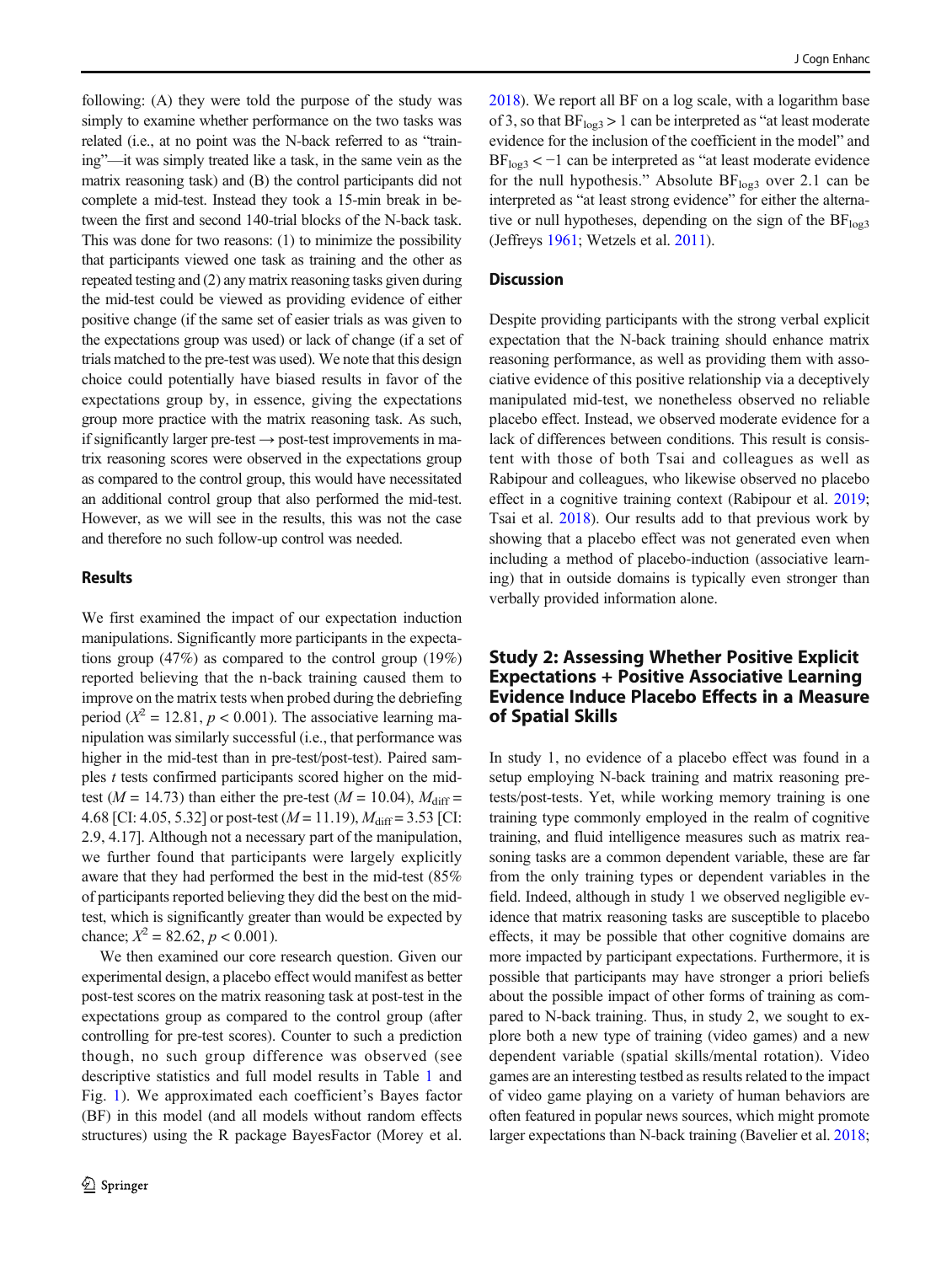<span id="page-6-0"></span>Table 1 Study 1 outcomes (A. Participant Performance; B. Model Results)

| A. Descriptive statistics    |                   |                  |                                |
|------------------------------|-------------------|------------------|--------------------------------|
|                              | Pre-test          | Mid-test         | Post-test                      |
| Control group                | $10.6$ [9.8,11.5] | NA               | 11.2 [10.4,12.1]               |
| Expectations group           | 10.0 [9.3,10.8]   | 14.7 [14.0,15.3] | $11.2$ [10.3,12]               |
| <b>B.</b> Model results      |                   |                  |                                |
|                              | Estimate          | t value          | p value [ $BF_{\text{log3}}$ ] |
| (Intercept)                  | 3.058             | 3.582            | 0.000                          |
| Pre-test                     | 0.767             | 10.556           | $0.000$ [33.24]                |
| Group (expectations/control) | 0.435             | 0.912            | $0.364$ [-1.72]                |
|                              |                   |                  |                                |

Bediou et al. [2018](#page-13-0)). Spatial skills are of note as a possible target of cognitive training as they are often more predictive of academic performance (in particular in STEM fields) than other cognitive processes (Uttal et al. [2013a,](#page-14-0) [2013b](#page-14-0)). We thus conducted a study analogous to study 1 above, but utilized a mental rotation task as the key dependent variable, and a video game (Tetris) with, on the surface, clear links to mental rotation as the experimental training task.

### **Methods**

#### **Participants**

For study 2, 74 participants were enrolled (average age  $= 19$ ; 51 females) and were randomly assigned to one of two conditions: (1) the positive expectations group ( $N = 37$ ) or (2) the control group (neutral/unblinded) (*N* = 37). As in study 1, under study 2, for ease of exposition, we will refer to group 1 simply as the "expectations" group and group 2 as the "control" group.

#### Procedures

The basic research design was analogous to that described above: pre-test  $\rightarrow$  training  $\rightarrow$  mid-test  $\rightarrow$  training  $\rightarrow$  post-test. The major changes from experiment 1 were with respect to the test (mental rotation) and training (Tetris).

The task used for testing the expectations manipulations in study 2 was the mental rotation task. On each trial, two complex, 2-dimensional shapes were presented. The objects were either identical copies, but with one rotated relative to the other, or they were mirror-reversed and rotated copies (Fig. [2\)](#page-7-0). Participants were asked to report whether the objects were identical or mirror-reversed. Performance on mental rotation tasks is known to be a clear function of the difference in angle between the objects. Specifically, participants are less accurate and slower to make decisions when the objects are rotated by a larger degree relative to one another than if the objects are rotated by a lesser degree relative to one another. During the pre-test, rotation angles were chosen from a set of 9 constants spanning the range from 0 to 180° (10, 30, 50, 70, 90, 110, 130, 150, and 170°). Participants received feedback after each response for accuracy and reaction time, with the feedback presented on screen for 1 s.

Each block included 252 trials of mental rotation. These trials included 7 trials each of every combination of (each of the 9) orientations, clockwise/counterclockwise rotation, and mirror-reversed/not, presented in randomized order.

After the mental rotation pre-test, participants then completed 5 min of the video game Tetris. Participants in the expectations group were explicitly told that Tetris had been shown to improve mental rotation performance and thus they would be expected to improve at the mental rotation task after this training. The script follows:

Previous studies have shown that practice on games that involve mentally rotating shapes improves performance on more complex cognitive rotation tasks. After



Fig. 1 Study 1 results—no evidence of placebo effect from combined verbal and associative learning expectation induction procedures: matrix reasoning scores (out of a maximum of 18) are plotted as a function of group (expectations/control) and test (pre-test/post-test). On this plot, a placebo effect would be indicated by a larger increase from pre-test to post-test in the expectations group than in the control group. However, this pattern of results was not observed. While participants showed a numerical increase from pre-test to post-test, this effect was not significantly different in the two groups. \*Error bars indicate bootstrapped 95% CI of the mean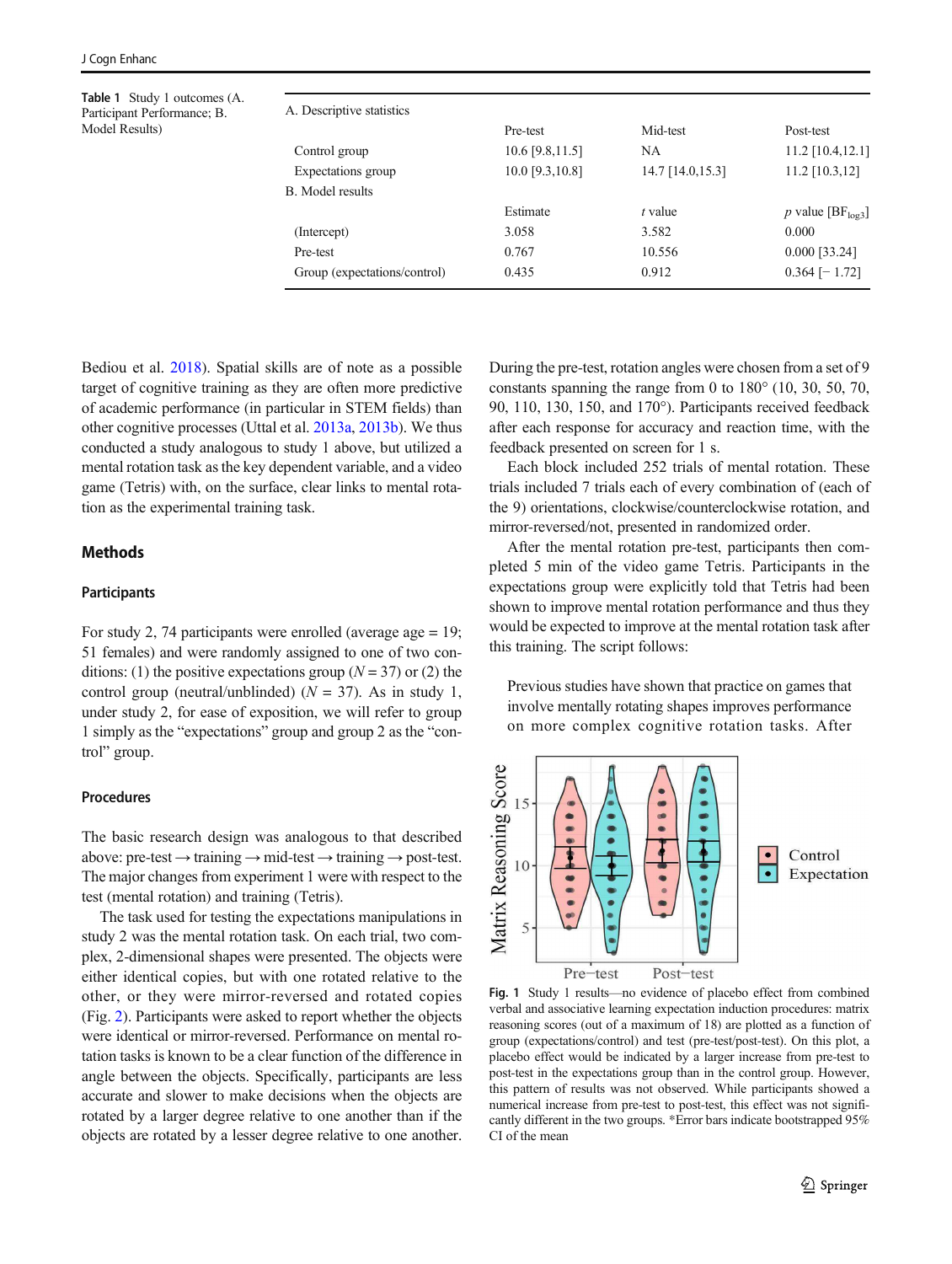<span id="page-7-0"></span>Fig. 2 Mental rotation task: on each trial, participants observed a pair of complex shapes. The shapes were either rotated copies of one another or else were mirror-reversed and rotated copies of one another. The participants' task was to indicate whether the shapes were the same or mirror-reversed copies



5 minutes of playing Tetris, we will repeat the mental rotation task a second time in order to determine whether the game has improved performance.

Participants in the control group, meanwhile, were explicitly told that they were in a control group and that while other participants were being erroneously told that Tetris was likely to enhance their mental rotation performance this was not in fact true:

Previous studies have shown that practice on games that involve mentally rotating shapes improves performance on more complex cognitive rotation tasks. However, 5 min will not be long enough to improve your ability on our mental rotation task. You are a control for a group that was led to believe their performance would improve from the small amount of practice with Tetris. However, please still perform to the best of your abilities to ensure meaningful data is collected.

After this initial bout of Tetris training, participants repeated the mental rotation task. As in study 1 above, the mid-test was purposefully made easier than the pre-test. Here, this was accomplished by reducing the range of orientation offsets between the objects (0–90°). Instead of presenting one of 9 angles with a uniform probability, in the mid-test block, 44% of trials were rotated by 10°, 44% were rotated by 30°, and the remaining 11% were rotated by 90°. This manipulation was expected to produce significantly better (faster/more accurate performance) without it being obvious to participants why their performance was increased.

After the mid-test, participants played another 5 min of Tetris before completing the post-test mental rotation task (same difficulty as the pre-test).

Following the post-test, participants were probed about their perceived performance by being asked to rank the three blocks in terms of best to worst performance and by asking whether they felt any positive impact of the Tetris training. Additionally, participants were asked whether they thought we might be testing hypotheses other than what had been initially explained, and whether they had discussed their participation in the study with any student who may have participated previously. At the conclusion of the study visit, all participants were given a debriefing form which explained the true manipulation of the experiment.

### Results

As in study 1, we first checked our expectation manipulations. When asked whether they thought we might be testing any alternative hypotheses, no participants in the expectations condition correctly guessed that we were examining the placebo effect. Further, significantly more participants in the expectations group (78%) than the control group (34%) reported believing that playing Tetris caused them to improve on the mental rotation tests ( $X^2 = 12.44$ ,  $p < 0.001$ ). The associative learning manipulation was again similarly successful (71 out of 74 participants had better performance on the mid-test than the pre-test). As in study 1, participants largely appeared to be explicitly aware of this fact. Combining both conditions, 84% of participants reported believing they did the best on the midtest, far higher than would be expected if participants named the test that they performed the best on at random  $(X^2 = 75.03)$ ,  $p < 0.001$ ).

We then examined our core research question. Because the mental rotation task involved asking participants to respond as quickly and accurately as possible, we chose to utilize a dependent variable that took into account both speed and accuracy. Specifically, response times/choices were modelled as arising via a drift diffusion process and thus fit to a drift diffusion model (DDM; note that the results are qualitatively similar when analyzing either RT or accuracy independently, see Supplemental Tables S3 and S4). Specifically, using the R package Rwiener (Wabersich and Vandekerckhove [2014](#page-14-0)), we fit a 4-parameter Wiener DDM to each participant's overall data. Then, holding 3 parameters constant at their overall level (non-decision time, boundary separation, and bias), we fit a drift rate to each rotation angle within each block. We then used a linear mixed effects model to test condition differences in post-test drift rates while controlling for pre-test drift rates and participant-level intercepts. We approximated each coef-ficient's BF<sub>log3</sub> using BIC comparisons (Wagenmakers [2007\)](#page-14-0).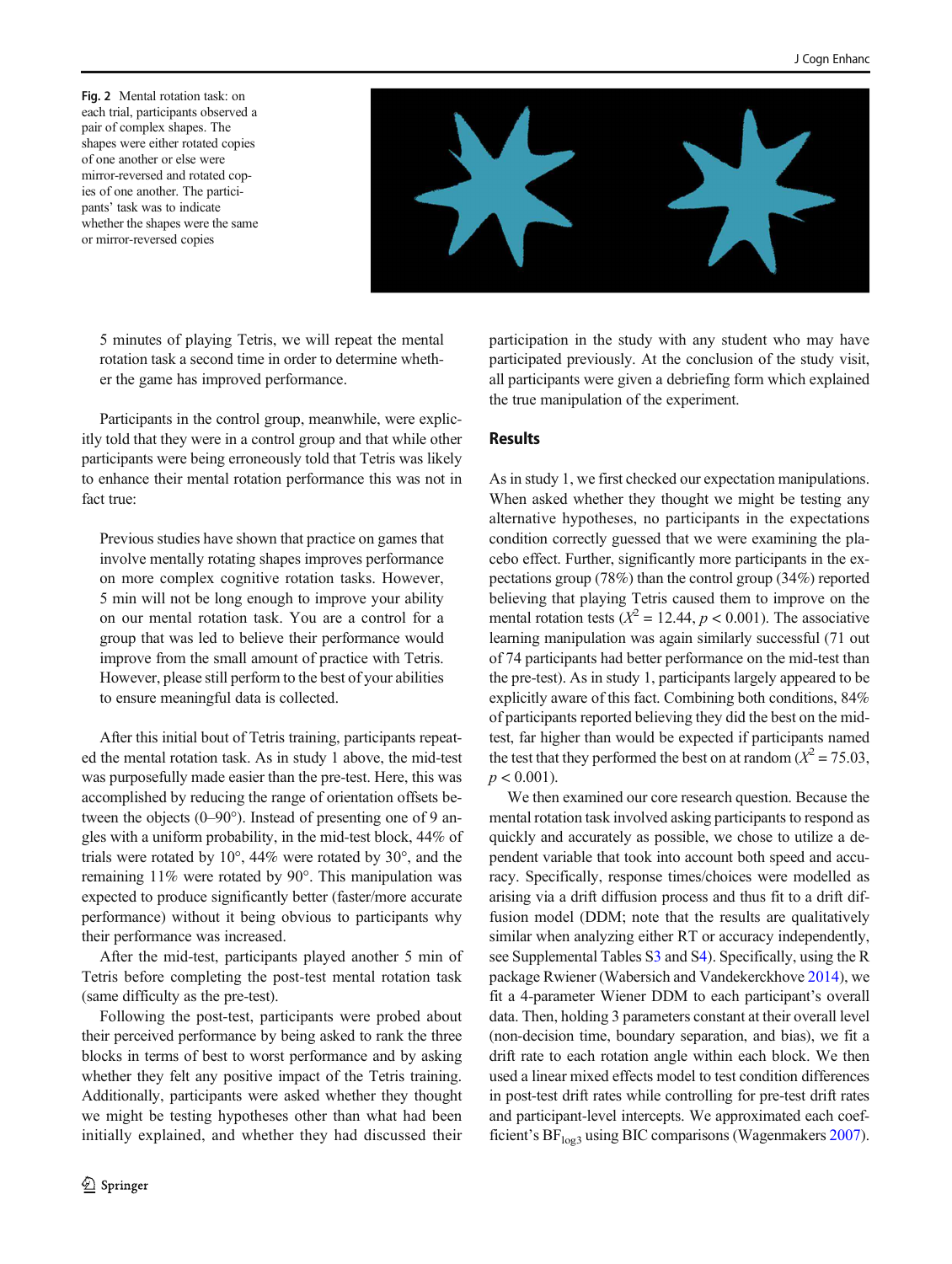Thus, in this analysis, a placebo effect would manifest as a faster drift rate (corresponding faster RT and/or more accurate choices) at post-test in the expectations group, as compared to the control group (after controlling for pre-test scores). Counter to such a prediction, but consistent with the results of study 1, no such group difference was observed (see descriptives and full model results in Table 2 below; also see Fig. 3). In fact, the effect appears to go in the opposite direction of a placebo expectation effect (i.e., better post-test performance in the control group). However, because we had no a priori expectation of such a directional effect, we choose here to treat that outcome as equivalent to a null.

#### **Discussion**

The results of study 2 were consistent with those observed in study 1. There was no evidence that the participant expectation condition affected the measured outcome in the direction that would indicate a placebo effect. In practice, individuals in the control group demonstrated a larger increase from pre-test to post-test than did the individuals in the expectations group.

# Study 3: Assessing Whether Positive Explicit Expectations + Positive Associative Learning Evidence Induce Placebo Effects in a Measure of Spatial Skills-"Drug" Intervention

The results of study 1 and study 2 provided no support for the contention that manipulations meant to alter participant expectations in turn serve to alter performance in cognitive training inspired contexts. Study 1 provided moderate evidence for the null result (i.e., no difference between conditions), while study

Table 2 Study 2 outcomes (A. Participant Performance; B.

Model Results)



Fig. 3 Study 2 results—no evidence of placebo effect from combined verbal and associative learning expectation induction procedures on mental rotation performance: mental rotation DDM drift rate (i.e., combining speed and accuracy; higher scores = faster/more accurate responses) is plotted against test for each of the two groups. As in study 1, no evidence of a placebo effect was observed. If anything, the control group showed a greater change from pre-test to post-test than the expectations group. However, as we had no prediction that this pattern would occur, we choose to interpret this as equivalent to a null result. \*Error bars indicate bootstrapped 95% CI of the mean

2 actually provided evidence for the opposite effect (i.e., greater improvements in the control group). As a final manipulation, we examined whether a non-behavioral induction method could induce shifts in performance. In particular, we surmised that participants perhaps had more exposure to the possibility that alterations in behavioral capacities could occur in response to substances (e.g., drugs) than from behavioral training. Indeed, there is existing research showing that the US population is increasingly aware of pharmacological interventions (e.g., through direct advertising) and this may in turn be increasing the magnitude of beliefs about the efficacy of drugs (Tuttle et al. [2015](#page-14-0)). We thus conducted an identical study to that described in study 2, but rather than utilizing

| A. Descriptive statistics    |                    |           |                      |
|------------------------------|--------------------|-----------|----------------------|
|                              | Pre-test           |           | Post-test            |
| Control group                | $0.39$ [0.33,0.47] |           | $0.61$ [0.54,0.69]   |
| Expectations group           | $0.37$ [0.32,0.43] |           | 0.42 [0.32,0.49]     |
| <b>B.</b> Model results      |                    |           |                      |
|                              | Estimate           | $t$ value | p value [ $BFlog3$ ] |
| (Intercept)                  | 0.130              | 5.20      | < 0.001              |
| Pre-test                     | 1.204              | 27.83     | $< 0.001$ [138.99]   |
| Group (expectations/control) | $-0.085$           | $-3.33$   | $0.001$ [1.80]       |
|                              |                    |           |                      |

Note that the pattern of results is qualitatively the same if just accuracy or just reaction time is analyzed instead of drift rate (see Table S3 & S4).

Note the difference in the number of orientations makes comparisons of drift rate between mid-test and pre-test/ post-test problematic. However, raw RTs and accuracies for all three tests can be seen in Tables S3 & S4.

Degrees of freedom (used in calculating *p* values) were approximated using the Kenward-Rogers method. Square brackets indicate bootstrapped 95% confidence intervals of participant means (in descriptive statistics) and  $BF<sub>log3</sub>$  (in model results)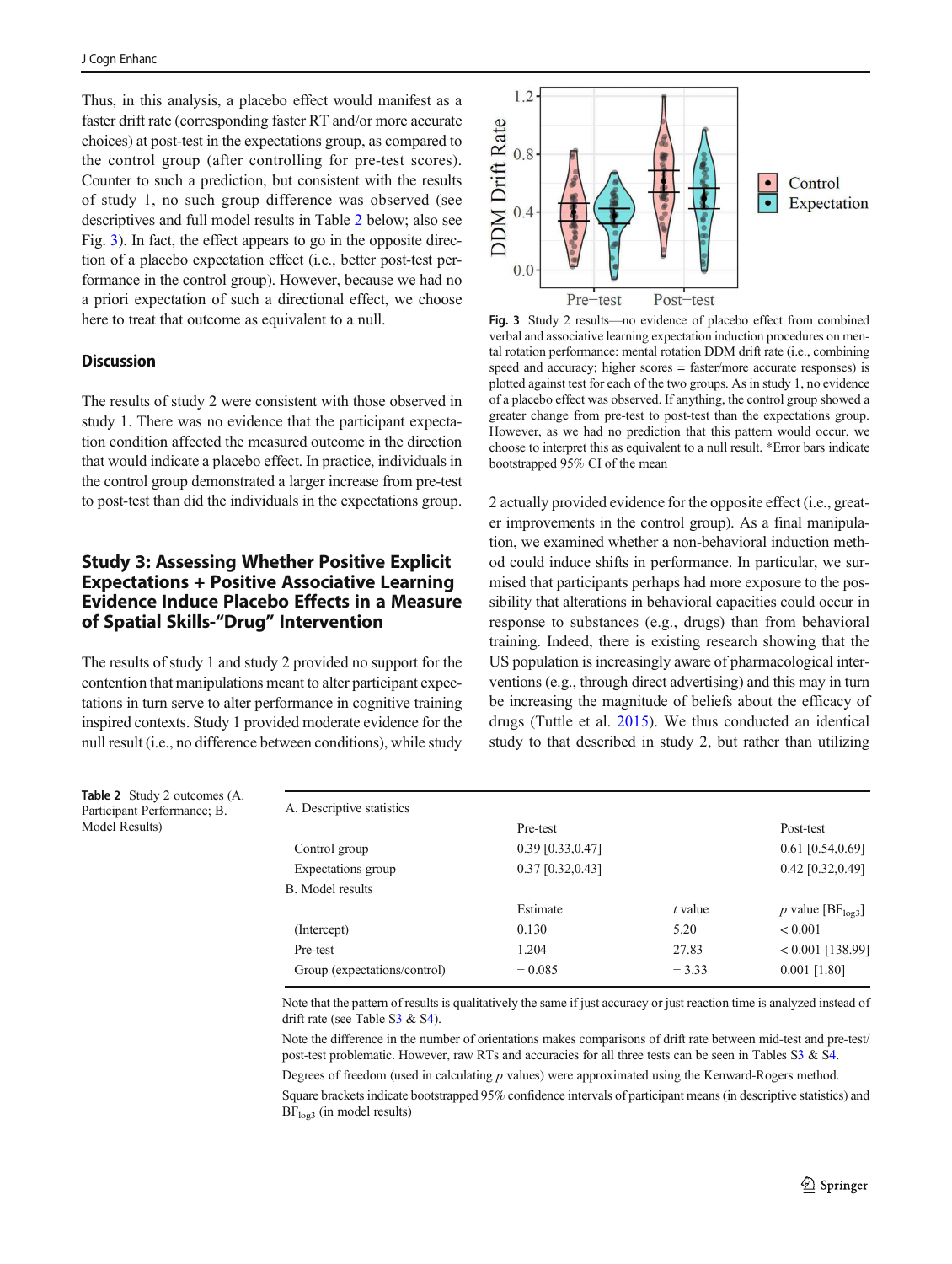behavioral training, participants were instead told that they would be ingesting a "neuroenhancing fluid" (which was strongly implied to be a stimulant, but was, in fact, only water).

### **Methods**

#### **Participants**

For Study 3, 30 participants were enrolled (average age = 19; 15 females) and were randomly assigned to one of two conditions: (1) the positive expectations group ( $N = 15$ ) or (2) the control group (neutral/unblinded) (*N* = 15). One participant in the positive expectations group declined to continue the study after it was explained that the study involved ingesting an unknown substance, and is therefore not included in the analysis. Again, for ease of exposition, we will refer to group 1 simply as the "expectations" group and group 2 as the "control" group.

#### Procedures

The basic research design was analogous to that described in study 2. As in study 2, the study began by participants completing the mental rotation pre-test. The only difference in the study 3 procedures was that no behavioral training was provided. Instead, at the two points in previous studies when participants were asked to complete a form of behavioral training, in study 3, they were asked to drink a small amount of liquid. This liquid was described as a "neuroenhancing fluid" to those participants in the expectations group. Specifically, participants were told to expect that drinking this liquid would speed their reactions and improve their mental rotation ability. They were also told that they may experience other minor side effects (e.g., increased heart rate, flushing, slight trembling) consistent with a stimulant. After this was explained to the participants, they watched as 5 ml of filtered water was measured into a graduated cylinder and then poured into a paper cup. The "neuroenhancing fluid" was then taken from a brown glass laboratory bottle with a fake chemical label for plausibility. Two milliliters of this liquid were then pipetted into the paper cup within view of the participants. Participants in the control condition meanwhile were told that the liquid was just water and that they were the control for a group that was being told the liquid was a neuroenhancing fluid. After participants drank the contents of the paper cup, they waited for a period of 5 min. The participants in the expectations group were told the neuroenhancer would take this long to metabolize.

To add additional "evidence" of the effectiveness of the neuroenhancer, a secondary test (simple reaction time) was also employed in study 3. On each trial, the participants were shown an arrow facing left or right and their task was simply to press the corresponding arrow key as quickly as possible.

Participants received both accuracy and reaction time feedback after each trial. However, during the pre-test, the reaction times indicated in this feedback were manipulated by adding 50 ms to the true reaction times. This change was meant to maximize feelings of improvement during the mid-test.

After 5 min had passed, participants performed the reaction time task a second time. This time, however, 50 ms were subtracted from their times with the goal of providing "evidence" of improved performance/that the "neuroenhancing fluid" had taken effect. The experimenter verbally noted that the participant's reaction time had improved and that he/she would be allowed to move on to the second block of the mental rotation task (manipulated in the same manner as the mid-test described in study 2). After participants completed the mental rotation mid-test, they then ingested another round of the "neuroenhancing fluid," waited 5 min, and took the reaction time task/mental rotation task a final time.

Following completion of all three blocks, experimenters asked participants to rank the blocks from their best to worst performance. Participants were asked whether they felt the effects of the "neuroenhancer" on their performance on the tasks. They were probed for suspicion of a placebo study by asking if they could think of other hypotheses that may have been tested, and whether they had discussed their participation in the study with anyone who may have participated previously. Finally, all participants were given a debriefing form, which explained the true intended manipulation of the experiment.

#### Results

As in studies 1 and 2, we first examined our expectation manipulations. A total of 80% of the participants in the expectations group said they believed that consumption of the fluid improved their performance on the mental rotation task. However, when asked whether they thought we might be testing any alternative hypotheses, six participants correctly guessed that we were examining the placebo effect. Interestingly, five of these six were also individuals who had said they believed that consumption of the fluid improved their performance. This apparent mismatch in expressed beliefs highlights the extreme difficulty in assessing subjective feelings of improvement in behavioral training participants (i.e., that they can give mutually exclusive responses). As in studies 1 and 2, the associative learning manipulation was successful (all participants' mean response times on the mental rotation mid-test were lower than their response times on the pre-test). Again, this appeared to be explicitly recognized by the participants. Combining both conditions, 100% of participants reported believing they did the best on the mid-test, far higher than would be expected if participants named the test that they performed the best on at random ( $X^2 = 60$ ,  $p <$ 0.001). We then examined our core research question using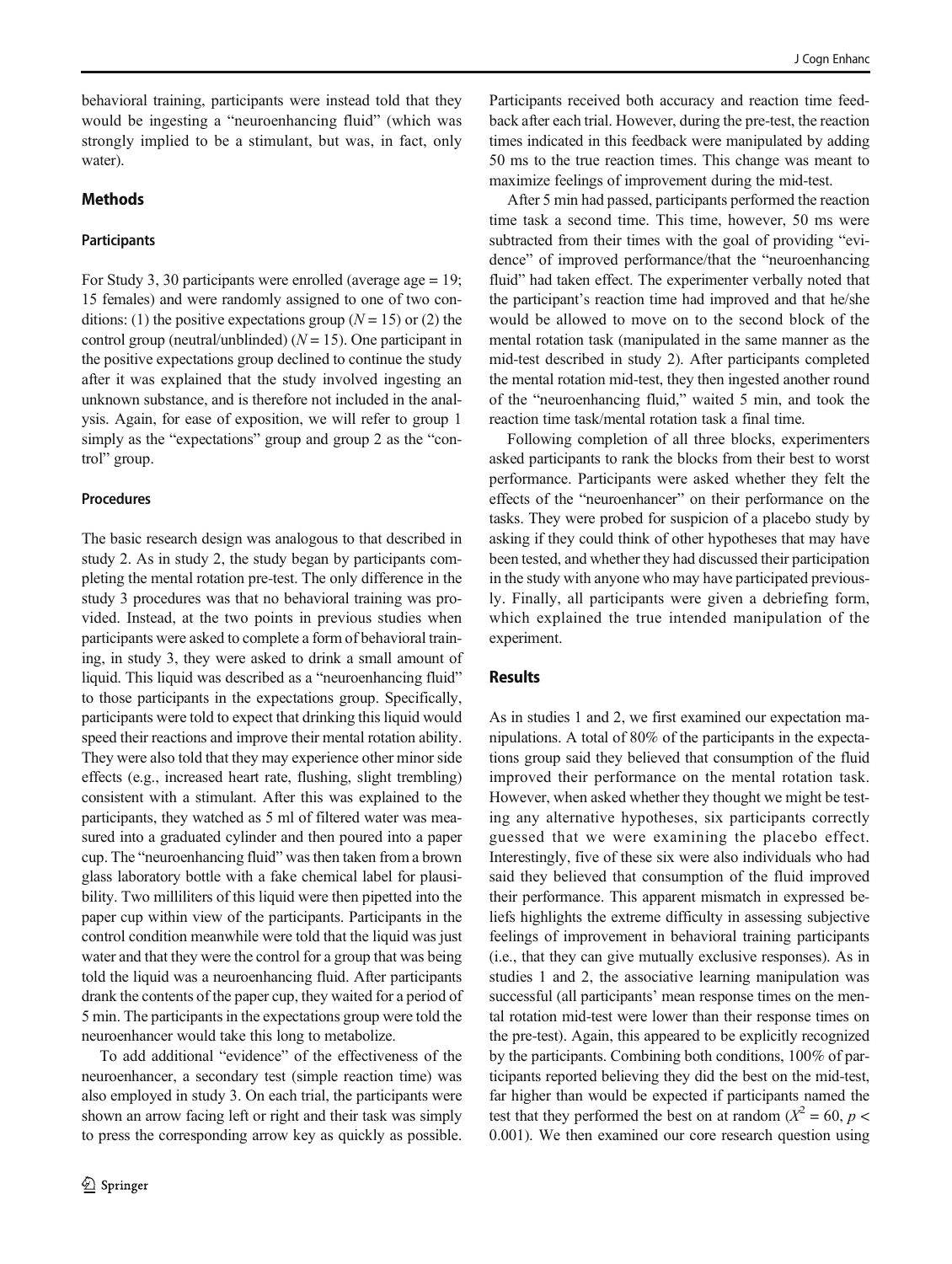equivalent analyses as in study 2. As in study 2, no group difference consistent with a placebo effect was observed (see descriptives and full model results in Table 3 below; also see Fig. 4; note that the results are qualitatively similar when analyzing either RT or accuracy independently, see Supplemental Tables S5 and S6).

#### **Discussion**

As in the first two studies, no evidence of a placebo effect was observed when using a "drug" placebo-type manipulation. We observed moderate evidence for the null effect (i.e., no difference between conditions).

# Study 4: Attempting to Produce a Placebo Effect via Manipulation of Growth Mindset-In Person and Online

While the results of studies 1–3 failed to provide support for previous suggestions that participant expectations act as a substantial confound in cognitive training studies, as noted in the introduction, one could argue that the critical ingredient is not that participants are led to believe that "some people" (or even "most people") benefit from the training. Instead, it could be critical that they believe that they themselves are capable of benefiting from the training. Indeed, the literature on growth mindset makes clear that beliefs relative to oneself, rather than relative to the population at large, are critical in predicting individuals' future behavior. This idea could also be viewed as potentially consistent with the results of Foroughi and colleagues, as one might expect that individuals who believe they are capable of benefiting from training would be more likely to respond to a poster advertising such training (Foroughi et al. [2016](#page-13-0)).

Growth mindset was measured in study 1. However, no trend toward a relation between growth mindset and



Fig. 4 Study 3 results—no evidence of placebo effect from combined verbal and associative learning expectation induction procedures on mental rotation performance. As in study 2, while participants improved their performance on the mental rotation task from pre-test to post-test, the magnitude of this effect was equivalent in the control and expectations groups. \*Error bars indicate bootstrapped 95% CI of the mean

magnitude of change from pre-test to post-test was observed (see Table S2). Yet, we felt a potentially stronger test of the hypothesis would be to attempt to directly manipulate participants' beliefs about their capacity for change in a positive or negative manner. Thus, in study 4, we combined the previously employed positive verbal expectations regarding the task as well as the positive associative learning with a third manipulation. Namely, participants were randomly assigned to either receive a script indicating that they were an individual who was extremely capable of behavioral change via training or a script indicating that they were less susceptible to change via experience (both framed in a positive manner, see below). Furthermore, we ran separate cohorts of participants inperson and exclusively online. While some differences between in-person and online studies might lead to the prediction of smaller placebo effects online (e.g., reductions in effects that arise via in-person observation-obedience effects; Hawthorne effect), others might lead to the prediction of larger

| A. Descriptive statistics    |                    |         |                              |
|------------------------------|--------------------|---------|------------------------------|
|                              | Pre-test           |         | Post-test                    |
| Control group                | $0.54$ [0.44,0.63] |         | $0.73$ [0.61,0.84]           |
| Expectations group           | $0.46$ [0.39,0.54] |         | $0.66$ [0.56,0.77]           |
| <b>B.</b> Model results      |                    |         |                              |
|                              | Estimate           | t value | p value $[BF_{\text{log3}}]$ |
| (Intercept)                  | 0.009              | 0.22    | 0.824                        |
| Pre-test                     | 1.336              | 24.18   | $< 0.001$ [142.82]           |
| Group (expectations/control) | 0.034              | 0.84    | $0.406$ [-1.21]              |
|                              |                    |         |                              |

Note that the pattern of results is qualitatively the same if just accuracy or just reaction time is analyzed instead of drift rate (see Tables S5 & S6).

Note the difference in the number of orientations makes comparisons of drift rate between mid-test and pre-test/ post-test problematic. However, raw RTs and accuracies for all three tests can be seen in Tables S5 & S6

|                | Table 3 Study 3 outcomes (A. |
|----------------|------------------------------|
|                | Participant Performance; B.  |
| Model Results) |                              |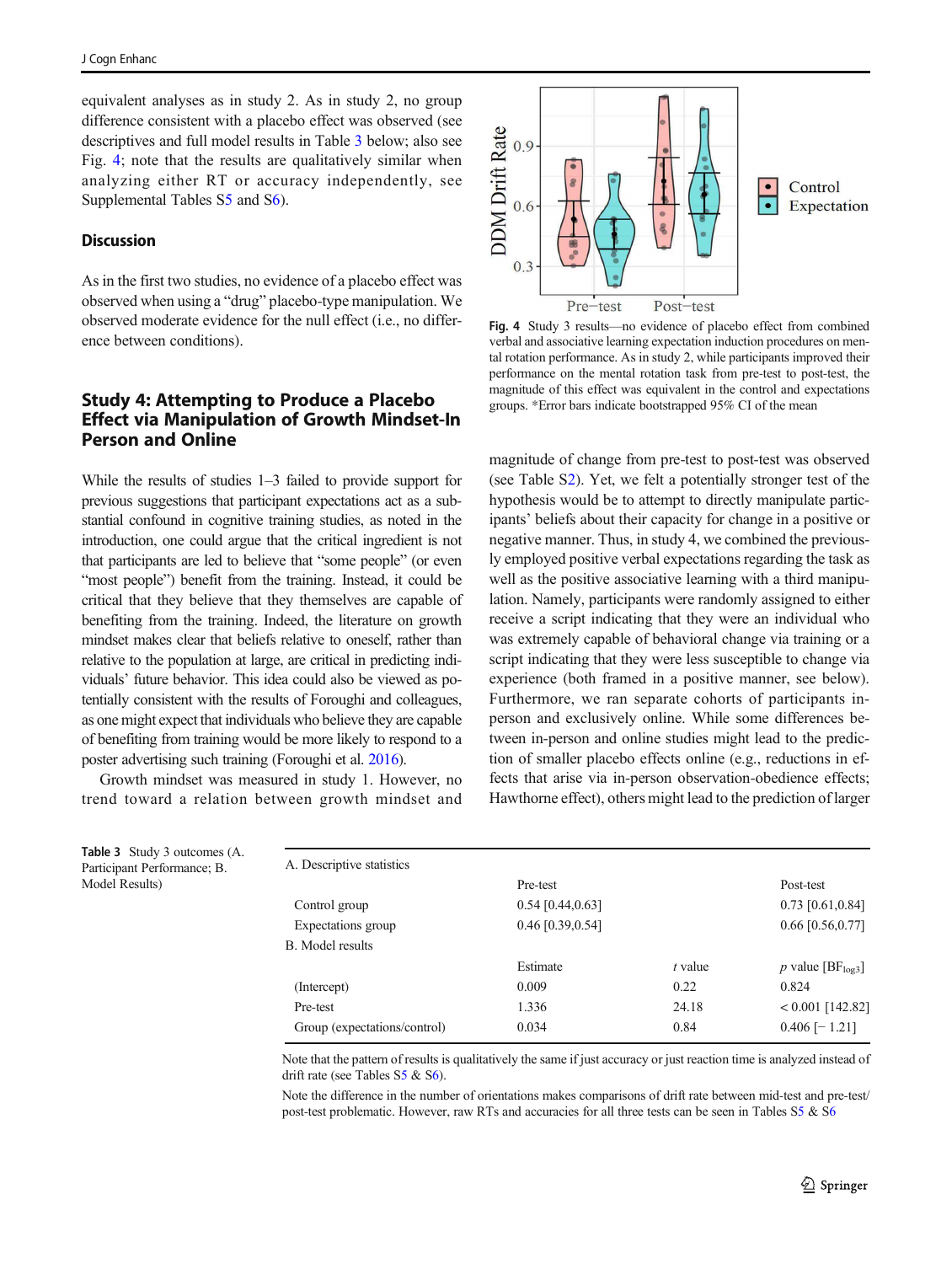effects online (e.g., it is possible that participants would consider instructions that come from a "psychology research lab" to have more authority than instructions that are provided by an undergraduate research assistant).

### **Methods**

#### **Participants**

For in-person, 117 participants were enrolled (average age = 20; 68 females) and were randomly assigned to one of two conditions: (1) the positive mindset condition  $(n = 59)$  or (2) the negative mindset condition  $(n = 58)$ .

For online, 93 participants were enrolled (demographics could not be recorded due to data collection issues) and were randomly assigned to one of two conditions: (1) the positive mindset condition  $(n = 46)$  or (2) the negative mindset condition  $(n = 47)$ .

#### Procedures

The general methods were identical to those described for the "expectations" group in study 1 with one exception. In study 4, after participants took the initial mindset questionnaire, they were randomly chosen to receive one of two possible scripts that they were led to believe reflected the pattern of responses they provided on the questionnaire. The script they were given was in fact independent of how they responded to the mindset questionnaire. One script was designed to give participants the verbal expectation that they themselves change easily as a function of experience (positive induction/growth mindset). The other script was designed to give participants the belief that they themselves do not change easily as a function of experience (negative induction/fixed mindset). Critically though, both were framed to the participants as reflecting desirable traits (i.e., as a "good" trait to have).

Script #1: Positive induction (growth mindset): Your quiz results show that you have a strong growth mindset, which means that you are able to easily and seamlessly change in response to minor changes in your environment. This trait is particularly valuable in fast paced, high stress situations where you are able to adapt and grow your skills quickly to meet new challenges. The theory of growth mindset was developed by wellknown psychologist Carol Dweck. Her research has shown that individuals with strong growth mindsets tend to reach higher levels of life achievement than individuals whose personality is more fixed. These higher levels of life success are largely attributed to the fact that high growth mindset individuals tend to take on new encounters, even difficult ones, with positivity, which allows them to rise to meet all occasions.

Script #2: Negative induction (fixed mindset): Your quiz results show that you are thoughtful, steady, and not prone to be overly influenced by minor or temporary changes in your environment. This means you're less likely to be influenced by short psychology-lab type experiments such as this one. This fixed trait is uncommon among individuals and is seen as valuable in fast paced, high stress situations. For instance, multiple research studies have now shown a positive correlation between this more fixed and unchanging personality type and high performance under stress. Similarly, a recent study showed that the most successful and liked CEOs of Fortune 500 companies scored highest in this personality trait, with these individuals' employees disproportionately mentioning stability and reliability as their boss's most important traits.

### Results

The key question in study 4 was whether matrix reasoning performance was significantly higher at post-test in the positive mindset group as compared to the negative mindset group, after controlling for pre-test scores. We first examined whether it was justified to combine across the in-person and online versions. There was not a significant difference between in-person and online participants in their pre-test scores (mean in-person = 10.5, mean online = 10.8, CIdiff =  $[-$ 1.23,0.59],  $t = -0.7$ ,  $p = 0.5$ ; however, there was a significant difference in terms of their change from pre-test to post-test with the in-person showing greater improvements from pretest to post-test than the online participants (gain score inperson = 1.7, gain score online =  $-$  0.34, CIdiff = [ $2.82, 1.26$ ],  $t = 5$ ,  $p < 0.001$ ). Although these effects did not interact with mindset manipulation in both groups combined, given the difference in change scores we chose to examine the groups separately. In neither case, though, was there a significant impact of mindset manipulation (in-person:  $b = 0.42$ ,  $t =$ 0.86, p = 0.391; online:  $(b = -0.21, t = -0.34, p = 0.733)$  (Fig. [5](#page-12-0) Table [4](#page-12-0) ).

### **Discussion**

The results of Study 4 were consistent with those observed in study 1. In study 1, we saw no relationship between measured growth mindset and change in performance from pre-test to post-test. In study 4, there was no observed impact of attempting to manipulate this belief—in other words, providing the verbal suggestion to participants that they might be particularly capable of changing in response to their upcoming training versus providing the verbal suggestion that they might be particularly incapable of changing in response to the upcoming training.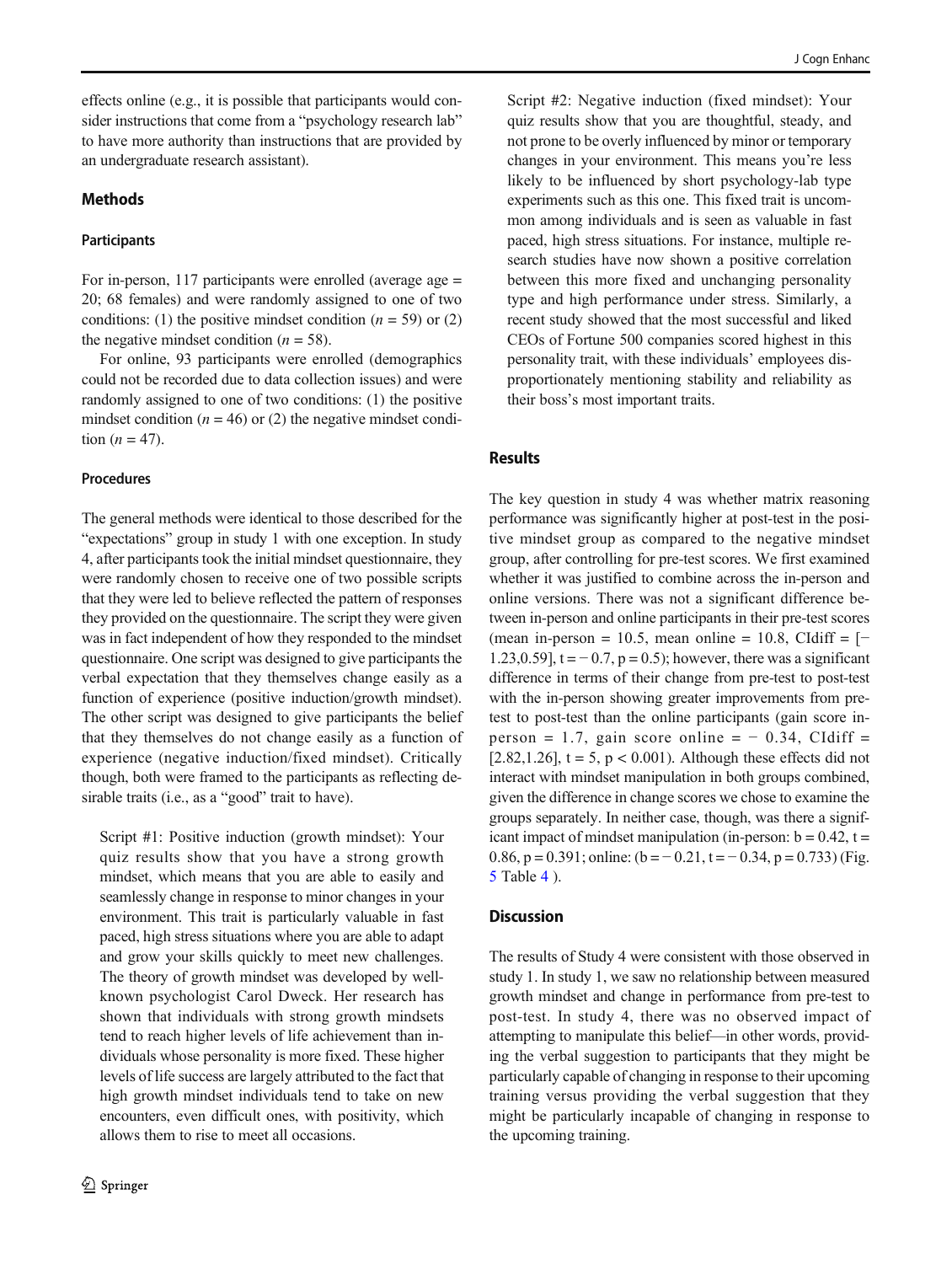| A. Descriptive statistics  |                    |         |                                        |
|----------------------------|--------------------|---------|----------------------------------------|
|                            | Pre-test           |         | Post-test                              |
| Negative group in-person   | 10.7 [9.9,11.5]    |         | $12.2$ [11.4,13.2]                     |
| Negative group online.     | $11.1$ [10.2,12.0] |         | 10.8 [9.7,10.7]                        |
| Positive group in-person   | 10.9 [10.0,11.8]   |         | 12.8 [11.8,13.8]                       |
| Positive group online      | 9.8 [8.9,10.7]     |         | $9.4$ [8.4,10.7]                       |
| B. Model results           |                    |         |                                        |
|                            | Estimate           |         | t value p value [ $BF_{\text{log3}}$ ] |
| In-person: (intercept)     | 4.437              | 5.16    | < 0.001                                |
|                            |                    |         |                                        |
| In-person: pre-test        | 0.729              | 9.95    | $< 0.001$ [29.50]                      |
| In-person: group (pos-neg) | 0.421              | 0.86    | $0.391$ [-1.72]                        |
| Online: (intercept)        | 1.135              | 0.97    | 0.337                                  |
| Online: pre-test           | 0.869              | 8.83    | $< 0.001$ [22.39]                      |
| Online: group (pos-neg)    | $-0.212$           | $-0.34$ | $0.733$ [-1.87]                        |

<span id="page-12-0"></span>Table 4 Study 4 outcomes (A. Participant Performance; B. Model Results)

# Conclusions and Future Directions

In a series of 4 experiments, together involving over 400 participants, we found no support for the contention that expectations are a likely significant confound in cognitive training designs. We assessed the potential for expectations to alter performance in cognitive-training style setups in multiple cognitive domains (fluid intelligence, mental rotation), utilizing multiple types of "training" paradigms (N-back task, Tetris) and critically employing both explicit verbal instruction and associative conditioning in an attempt to maximize the chances that a placebo effect would be observed. Yet, across all four studies, the only reliable outcome was one in the opposite direction of that predicted by the researchers who have posited that placebo effects play a major role in cognitive training outcomes. Bayes factors indicated moderate evidence for the null hypothesis (i.e., no difference between expectation

and control groups) in both training paradigms. We also found no support for the idea that individuals' growth mindset impacted the extent to which a placebo effect was observed either when growth mindset was measured or when it was manipulated.

One clear limitation of this work is the short "training" period utilized in all studies (i.e., single session). While this same approximate length has been used in prior work on expectations in cognitive training (Foroughi et al. [2016](#page-13-0)), it is far shorter than is used in any "actual" cognitive training. While our participants demonstrated consistent belief in our expectation induction materials, it may be the case that this effect is stronger in longer-term training studies or that individuals who are willing to participate in long-term training studies may be different in some ways compared to the participants utilized here. A second limitation is that our participants were exclusively college-aged young adults. There would thus be great virtue in similar follow-up work across a wider range of demographic profiles. For instance, older adults (especially those experiencing cognitive decline) might be more personally invested in improving their cognitive function and thus show a different pattern of placebo responsiveness than our young adult sample. Finally, as there was no evidence for an overall placebo effect in our data, there is little opportunity to explore whether the various manipulations (e.g., explicitly provided expectations, novel experiences, manipulated feedback) correspond to the same or different underlying mechanisms. For instance, our group has recently proposed that these various manipulations could potentially be understood in a common global framework analogous to Bayesian cue combination (e.g., where different types of cues provide evidence in favor of various beliefs with different magnitudes and degrees of certainty; Denkinger et al. [in](#page-13-0) [press\)](#page-13-0). Testing this framework though (e.g., by pitting various manipulations against one another) would require a paradigm



Fig 5 Study 4 results—no evidence of growth mindset manipulation on changes in matrix reasoning performance: matrix reasoning number correct is plotted against test time for each of the two groups (i.e., positive or negative growth mindset induction) and each location (i.e., online or inperson). As in study 1, no relation between growth mindset and training

efficacy was observed. The divergent patterns of results between the two locations led us to consider these two sets of results independently (i.e., improvements in-person are likely to be qualitatively as well as quantitatively different than stability or decreases observed online)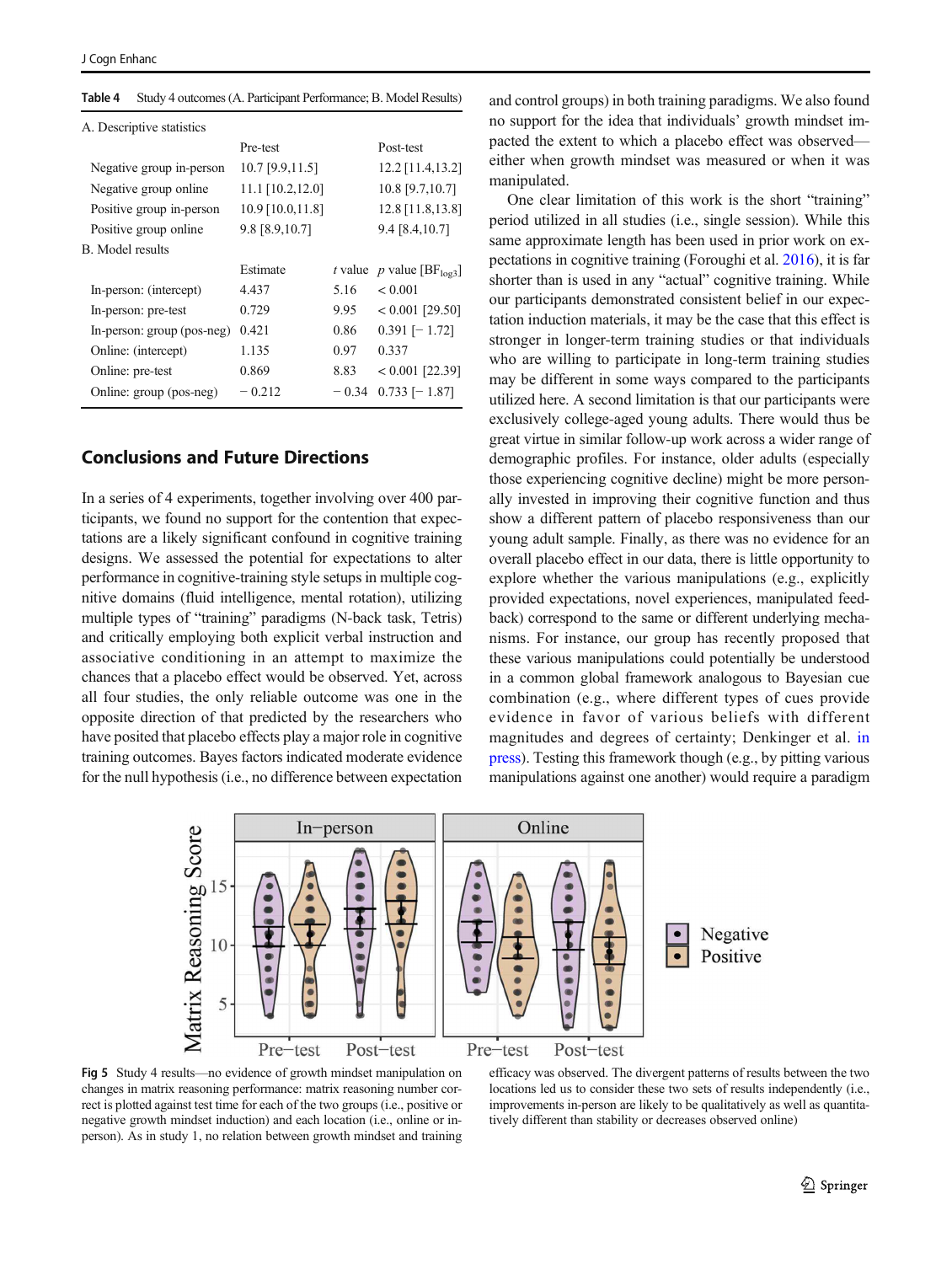<span id="page-13-0"></span>that produces significant placebo effects (perhaps, as noted above, by using longer-term training or participant populations that are more susceptible to placebo effects).

Thus, in all, the current work certainly does not rule out the hypothesis that placebo effects play a role in true cognitive training designs that take place over many days (although we are not aware of any theoretical perspective that would make a distinction between expectations as a function of training duration). Yet, the work also provides no support for the idea that such effects are a "pervasive problem" in the literature.

Supplementary Information The online version contains supplementary material available at <https://doi.org/10.1007/s41465-021-00207-6>.

Authors' Contributions M.V., A.Corriveau, A.Cochrane, and C.S.G. contributed to the development of the methods, procedures, and core hypotheses. M.V., A.Corriveau, and Z.D. took primary responsibility for data collection. A.Cochrane took primary responsibility for data analysis, with contributions from the remainder of the author list. All authors contributed to the writing of the final manuscript.

Funding The project was partially supported by Office of Naval Research grant N00014-17-1-2049 to C.S.G.

Data Availability The datasets generated during and/or analyzed during the current study are available from the corresponding author on reasonable request. These datasets along with all final analysis code will be uploaded to an open-data repository upon publication.

#### Compliance with Ethical Standards

Conflict of Interest The authors declare that they have no conflict of interest.

Ethics Approval All studies described here were approved by the University of Wisconsin-Madison Education and Social/Behavioral IRB.

Consent to Participate All participants provided informed consent to participate in the studies described here.

Consent to Publish Participants granted their consent to publish data, in the format utilized in the current manuscript, as part of the full informed consent process.

### References

- Au, J., Sheehan, E., Tsai, N., Duncan, G. J., Buschkuehl, M., & Jaeggi, S. M. (2015). Improving fluid intelligence with training on working memory: a meta-analysis. *Psychonomic Bulletin & Review, 22*(2), 366–377. <https://doi.org/10.3758/s13423-014-0699-x>.
- Ball, K., Berch, D. B., Helmers, K. F., Jobe, J. B., Leveck, M. D., Marsiske, M., ..., Group, A. S (2002). Effects of cognitive training interventions with older adults: a randomized controlled trial. *JAMA*, 288(18), 2271-2281.
- Bandura, A., Grusec, J. E., & Menlove, F. L. (1966). Observational learning as a function of symbolization and incentive set. *Child Development, 37*(3), 499–506.
- Bavelier, D., Bediou, B., & Green, C. S. (2018). Expertise and generalization: lessons from action video games. *Current Opinion in Behavioral Sciences*. [https://doi.org/10.1016/j.cobeha.2018.01.012.](https://doi.org/10.1016/j.cobeha.2018.01.012)
- Bediou, B., Adams, D. M., Mayer, R. E., Tipton, E., Green, C. S., & Bavelier, D. (2018). Meta-analysis of action video game impact on perceptual, attentional. *and cognitive skills. Psychological Bulletin, 144*(1), 77–110. [https://doi.org/10.1037/bul0000130.](https://doi.org/10.1037/bul0000130)
- Boot, W. R., Simons, D. J., Stothart, C., & Stutts, C. (2013). The pervasive problem with placebos in psychology: why active control groups are not sufficient to rule out placebo effects. *Perspectives on Psychological Science, 8*(4), 445–454. [https://doi.org/10.1177/](https://doi.org/10.1177/1745691613491271) [1745691613491271](https://doi.org/10.1177/1745691613491271).
- Büchel, C., Geuter, S., Sprenger, C., & Eippert, F. (2014). Placebo analgesia: a predictive coding perspective. *Neuron, 81*, 1223–1239. <https://doi.org/10.1016/j.neuron.2014.02.042>.
- Colloca, L., Klinger, R., Flor, H., & Bingel, U. (2013). Placebo analgesia: psychological and neurobiological mechanisms. *Pain, 154*(4), 511– 514. <https://doi.org/10.1016/j.pain.2013.02.002>.
- Denkinger, S., Spano, L., Bingel, U., Witt, C.M., Bavelier, D. & Green, C.S. (in press). Assessing the impact of expectations in cognitive training and beyond. *Journal of Cognitive Enhancement*.
- Deveau, J., Jaeggi, S. M., Zordan, V., Phung, C., & Seitz, A. R. (2014a). How to build better memory training games. *Frontiers in Systems Neuroscience, 8*, 243. [https://doi.org/10.3389/fnsys.2014.00243.](https://doi.org/10.3389/fnsys.2014.00243)
- Deveau, J., Ozer, D. J., & Seitz, A. R. (2014b). Improved vision and onfield performance in baseball through perceptual learning. *Current Biology, 24*(4), R146–R147. [https://doi.org/10.1016/j.cub.2014.01.](https://doi.org/10.1016/j.cub.2014.01.004) [004.](https://doi.org/10.1016/j.cub.2014.01.004)
- Dweck, C. (2006). *Mindset: the new psychology of success*. New York: Random House.
- Foroughi, C. K., Monfort, S. S., Paczynski, M., McKnight, P. E., & Greenwood, P. M. (2016). Placebo effects in cognitive training. *PNAS, 113*, 7470–7474. [https://doi.org/10.1073/pnas.1601243113.](https://doi.org/10.1073/pnas.1601243113)
- Green, C. S., Strobach, T., & Schubert, T. (2014). On methodological standards in training and transfer experiments. *Psychological Research, 78*(6), 756–772. [https://doi.org/10.1007/s00426-013-](https://doi.org/10.1007/s00426-013-0535-3) [0535-3](https://doi.org/10.1007/s00426-013-0535-3).
- Green, C. S., Bavelier, D., Kramer, A. F., Vinogradov, S., Ansorge, U., Ball, K. K., ..., Witt, C. M. (2019). Improving methodological standards in behavioral interventions for cognitive enhancement. *Journal of Cognitive Enhancement*, 3(1), 2-29.
- Hrobjartsson, A., Forfang, E., Haahr, M. T., Als-Nielsen, B., & Brorson, S. (2007). Blinded trials taken to the test: an analysis of randomized clinical trials that report tests for the success of blinding. *International Journal of Epidemiology, 36*(3), 654–663. [https://](https://doi.org/10.1093/ije/dym020) [doi.org/10.1093/ije/dym020.](https://doi.org/10.1093/ije/dym020)
- Jeffreys, H. (1961). *Theory of probability*. Oxford: Oxford University Press.
- Jones, M. R., Katz, B., Buschkuehl, M., Jaeggi, S. M., & Shah, P. (2018). Exploring N-back cognitive training for children with ADHD. *Journal of Attention Disorders*. [https://doi.org/10.1177/](https://doi.org/10.1177/1087054718779230) [1087054718779230](https://doi.org/10.1177/1087054718779230).
- Kaptchuk, T. J., & Miller, F. G. (2015). Placebo effects in medicine. *The New England Journal of Medicine, 373*(1), 8–9. [https://doi.org/10.](https://doi.org/10.1056/NEJMp1504023) [1056/NEJMp1504023](https://doi.org/10.1056/NEJMp1504023).
- Karbach, J., & Unger, K. (2014). Executive control training from middle childhood to adolescence. *Frontiers in Psychology, 5*, 390. [https://](https://doi.org/10.3389/fpsyg.2014.00390) [doi.org/10.3389/fpsyg.2014.00390](https://doi.org/10.3389/fpsyg.2014.00390).
- Katz, B., Jaeggi, S. M., Buschkuehl, M., Shah, P., & Jonides, J. (2018). The effect of monetary compensation on cognitive training outcomes. *Learning and Motivation, 63*, 77–90.
- Klingberg, T., Fernell, E., Olesen, P. J., Johnson, M., Gustafsson, P., Dahlstrom, K., ... Westerberg, H. (2005). Computerized training of working memory in children with ADHD- a randomized, controlled trial. *Journal of the American Academy of Child and Adolescent Psychiatry*, 44(2), 177-186.